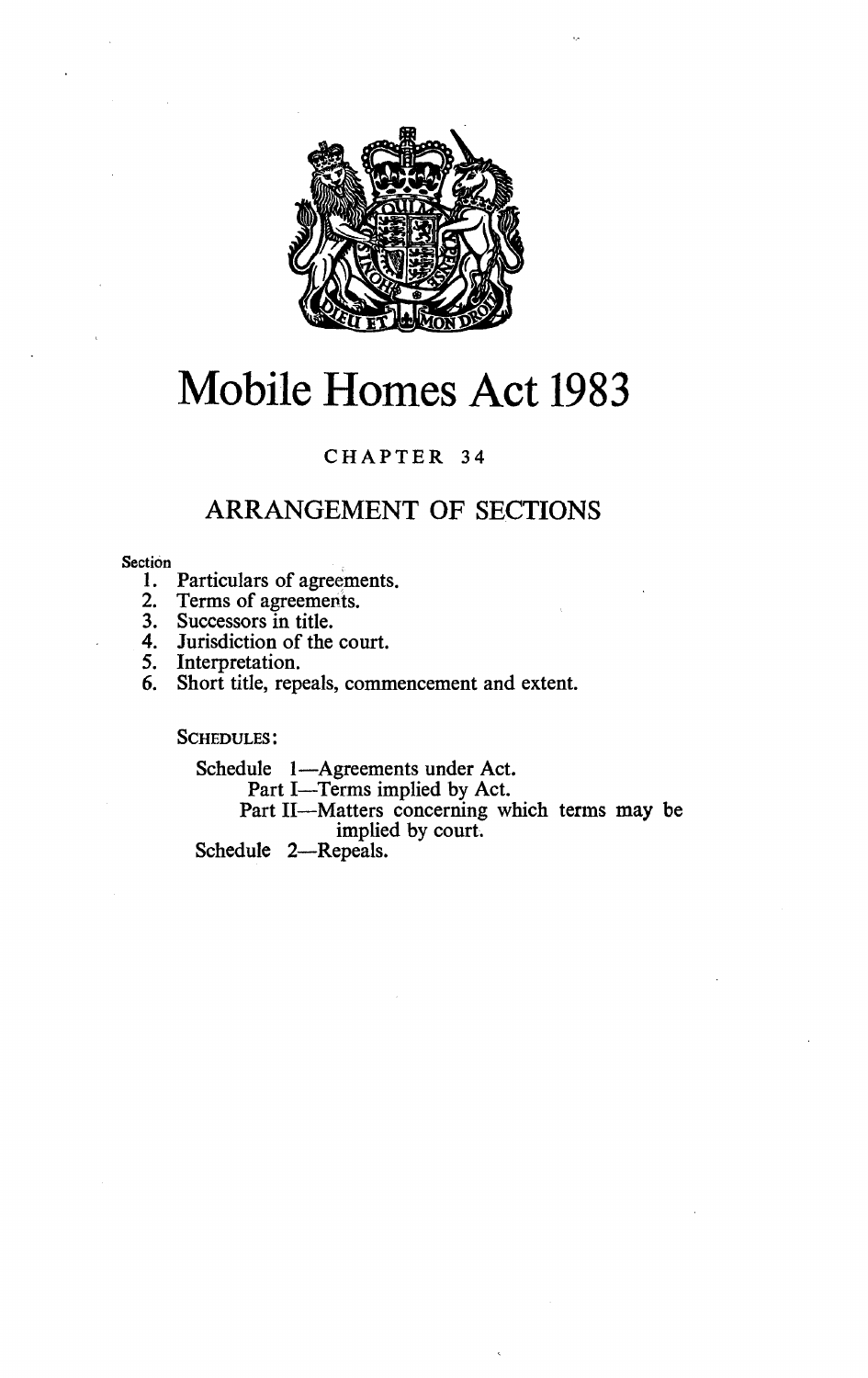### ELIZABETH II



# Mobile Homes Act 1983

# 1983 CHAPTER 34

An Act to make new provision in place of sections 1 to 6 of the Mobile Homes Act 1975. [13th May 1983]

B <sup>ETT</sup> ENACTED by the Queen's host Excellent Majesty, by and<br>
Temporal, and Commons, in this present Parliament<br>
assembled and by the authority of the same as follows:—  $E$  IT ENACTED by the Queen's most Excellent Majesty, by and with the advice and consent of the Lords Spiritual and assembled, and by the authority of the same, as follows: $-$ 

 $1,-(1)$  This Act applies to any agreement under which a Particulars of agreements. person (" the occupier") is entitled-

- (a) to station a mobile home on land forming part of a protected site ; and
- (b) to occupy the mobile home as his only or main residence.

(2) Within three months of the making of an agreement to which this Act applies, the owner of the protected site (" the owner ") shall give to the occupier a written statement which-

- (a) specifies the names and addresses of the parties and the date of commencement of the agreement;
- (b) includes particulars of the land on which the occupier is entitled to station the mobile home sufficient to identify it ;
- (c) sets out the express terms of the agreement ;
- (d) sets out the terms implied by section  $2(1)$  below; and
- (e) complies with such other requirements as may be prescribed by regulations made by the Secretary of State.

(3) If the agreement was made before the day on which this Act comes into force, the written statement shall be given within six months of that day.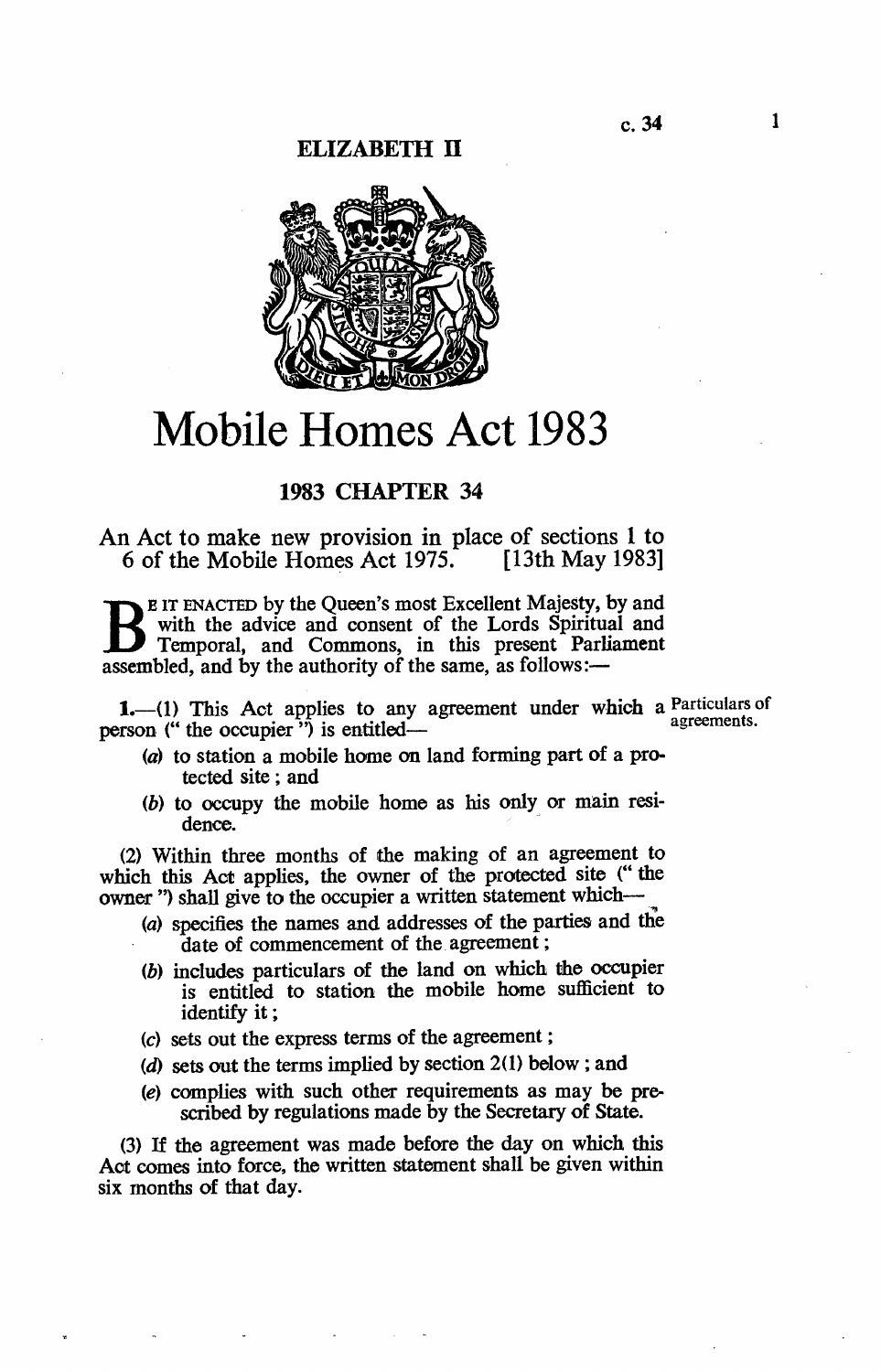(4) Any reference in subsection (2) or (3) above to the making of an agreement to which this Act applies includes a reference to any variation of an agreement by virtue of which the agreement becomes one to which this Act applies.

(5) If the owner fails to comply with this section, the occupier may apply to the court for an order requiring the owner so to comply.

- $(6)$  Regulations under this section--
	- (a) shall be made by statutory instrument ; and
	- (b) may make different provision with respect to different cases or descriptions of case, including different provision for different areas.

Terms of 2.—(1) In any agreement to which this Act applies there agreements. shall be implied the terms set out in Part I of Schedule 1 to this shall be implied the terms set out in Part I of Schedule 1 to this Act; and this subsection shall have effect notwithstanding any express term of the agreement.

> (2) The court may, on the application of either party made within six months of the giving of the statement under section 1(2) above, order that there shall be implied in the agreement terms concerning the matters mentioned in Part II of Schedule 1 to this Act.

> (3) The court may, on the application of either party made within the said period of six months, by order vary or delete any express term of the agreement.

> (4) On an application under this section, the court shall make such provision as the court considers just and equitable in the circumstances.

Successors in  $3,-(1)$  An agreement to which this Act applies shall be bind-<br>title.  $\frac{3}{100}$  on and enure for the benefit of any successor in title of the ing on and enure for the benefit of any successor in title of the owner and any person claiming through or under the owner or any such successor.

> (2) Where an agreement to which this Act applies is lawfully assigned to any person, the agreement shall enure for the benefit of and be binding on that person.

> (3) Where a person entitled to the benefit of and bound by an agreement to which this Act applies dies at a time when he is occupying the mobile home as his only or main residence, the agreement shall enure for the benefit of and be binding on-

- (a) any person residing with that person (" the deceased ") at that time being-
	- (i) the widow or widower of the deceased ; or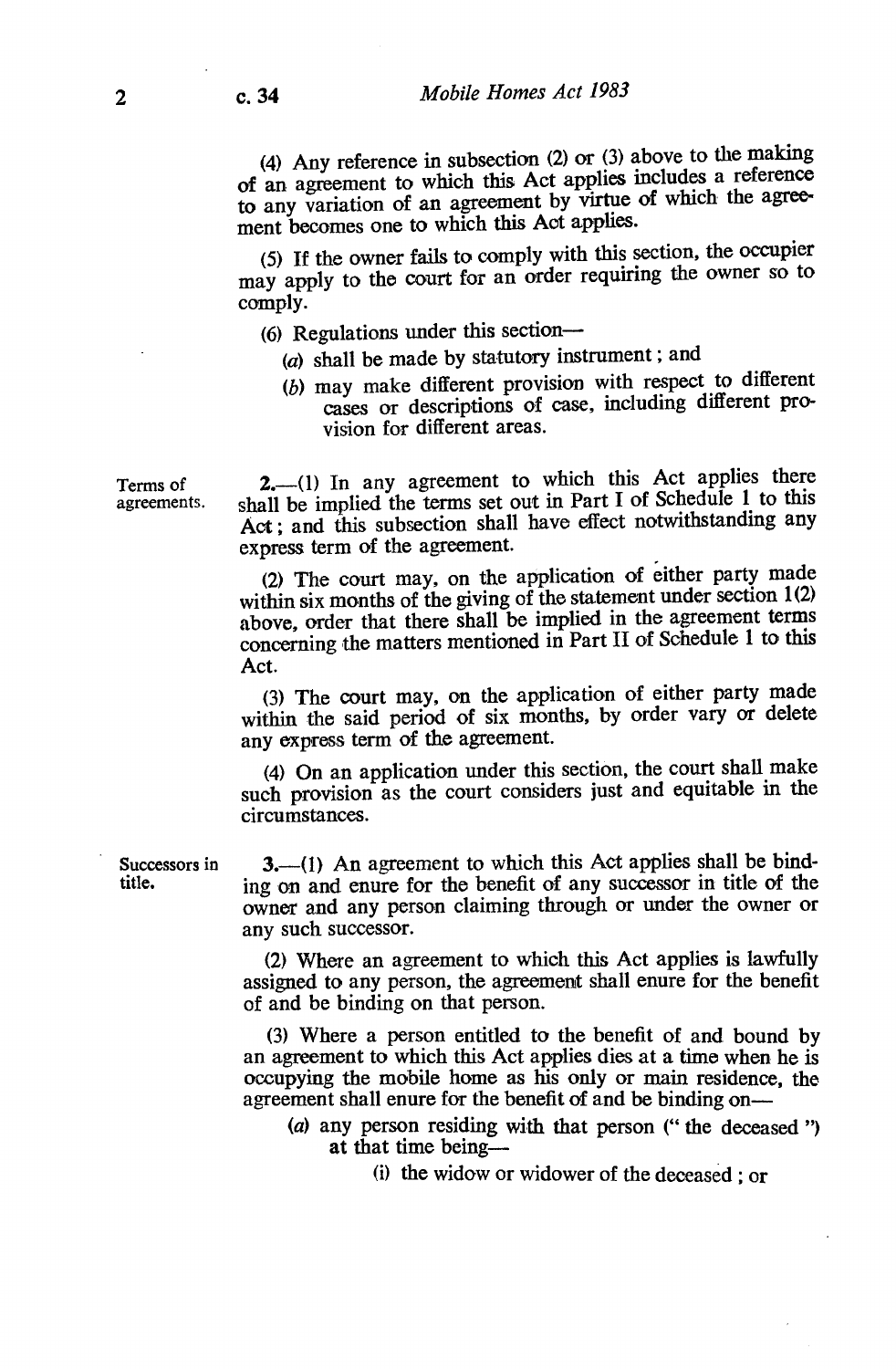(ii) in default of a widow or widower so residing, any member of the deceased's family ; or

(b) in default of any such person so residing, the person entitled to the mobile home by virtue of the deceased's will or under the law relating to intestacy but subject to subsection (4) below.

(4) An agreement to which this Act applies shall not enure for the benefit of or be binding on a person by virtue of subsection  $(3)(b)$  above in so far as-

- (a) it would, but for this subsection, enable or require that person to occupy the mobile home ; or
- (b) it includes terms implied by virtue of paragraph 5 or 9 of Part I of Schedule 1 to this Act.

4. The court shall have jurisdiction to determine any question Jurisdiction of arising under this Act or any agreement to which it applies, and the court. to entertain any proceedings brought under this Act or any such agreement.

 $5.$ —(1) In this Act, unless the context otherwise requires— Interpretation. " the court " means--

> (a) in relation to England and Wales, the county court for the district in which the protected site is situated or, where the parties have agreed in writing to submit any question arising under this Act or, as the case may be, any agreement to which it applies to arbitration, the arbitrator ;

> (b) in relation to Scotland, the sheriff having jurisdiction where the protected site is situated or, where the parties have so agreed, the arbiter;

- " local authority " has the same meaning as in Part I of the Caravan Sites and Control of Development Act 1960 c. 62. 1960 ;
- " mobile home " has the same meaning as " caravan " has in that Part of that Act ;
- " owner ", in relation to a protected site, means the person who, by virtue of an estate or interest held by him, is entitled to possession of the site or would be so entitled but for the rights of any persons to station mobile homes on land forming part of the site ;
- " planning permission " means permission under Part III of the Town and Country Planning Act 1971 or Part 1971 c. 78. III of the Town and Country Planning (Scotland) Act 1972 c. 52. 1972 ;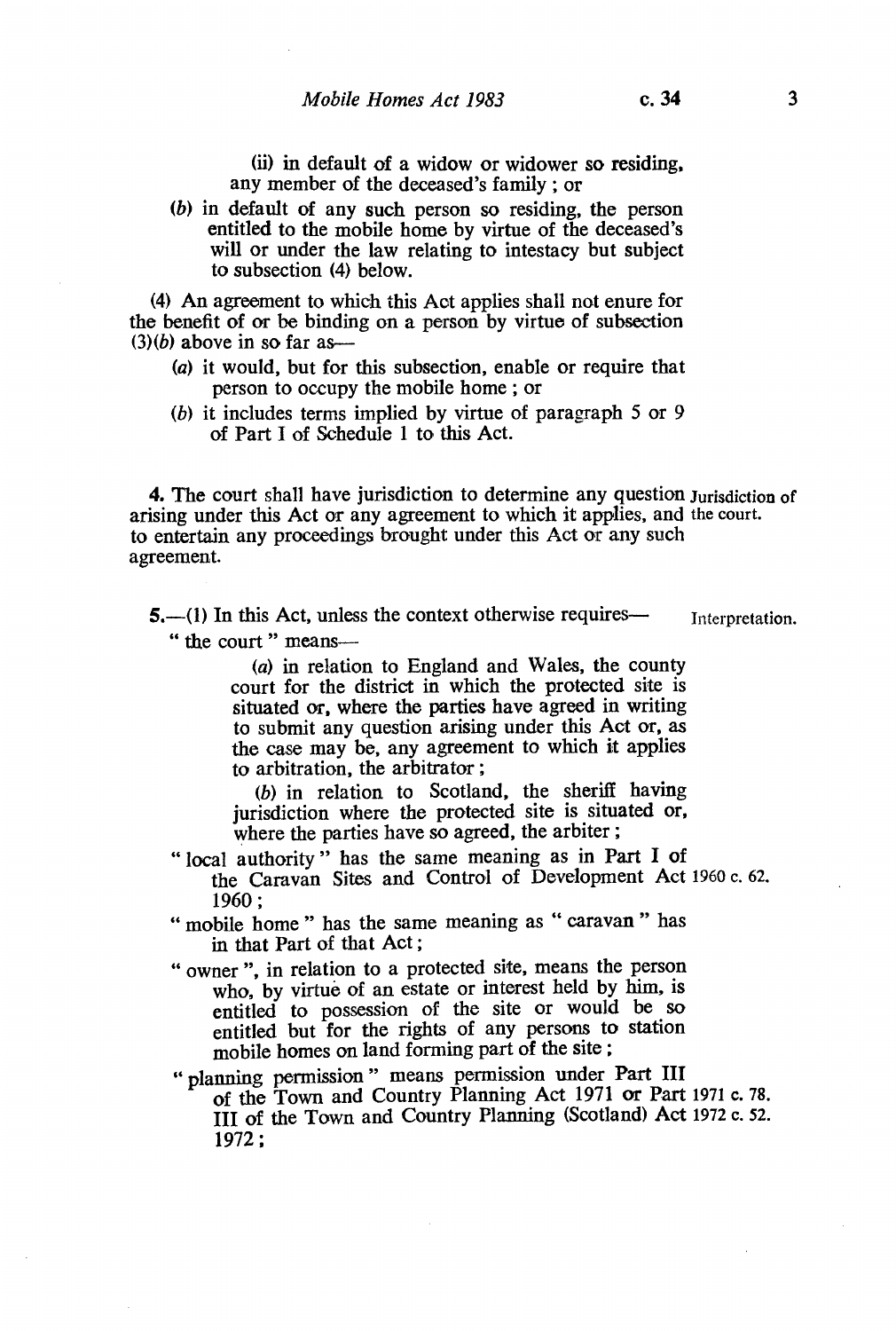- " protected site " does not include any land occupied by <sup>a</sup> local authority as a caravan site providing accommodation for gipsies or, in Scotland, for persons to whom section 24(8A) of the Caravan Sites and Control of Development Act 1960 applies but, subject to that, has 1968 c. 52. the same meaning as in Part I of the Caravan Sites Act 1968.
	- (2) In relation to an agreement to which this Act applies-
		- (a) any reference in this Act to the owner includes a reference to any person who is bound by and entitled to the benefit of the agreement by virtue of subsection (1) of section 3 above ; and
		- (b) subject to subsection (4) of that section, any reference in this Act to the occupier includes a reference to any person who is entitled to the benefit of and bound by the agreement by virtue of subsection (2) or (3) of that section.

(3) A person is a member of another's family within the meaning of this Act if he is his spouse, parent, grandparent, child, grandchild, brother, sister, uncle, aunt, nephew or niece ; treating-

- (a) any relationship by marriage as a relationship by blood, any relationship of the half blood as a relationship of the whole blood and the stepchild of any person as his child ; and
- (b) an illegitimate person as the legitimate child of his mother and reputed father ;

or if they live together as husband and wife.

Short title,  $\qquad 6, \qquad$  (1) This Act may be cited as the Mobile Homes Act 1983. repeals, (2) The enactments mentioned in Schedule 2 to this Act are commencement and hereby repealed to the extent specified in the third column of extent. that Schedule.

> (3) This Act shall come into force on the expiry of the period of one week beginning with the day on which it is passed.

(4) This Act does not extend to Northern Ireland.

 $\sim$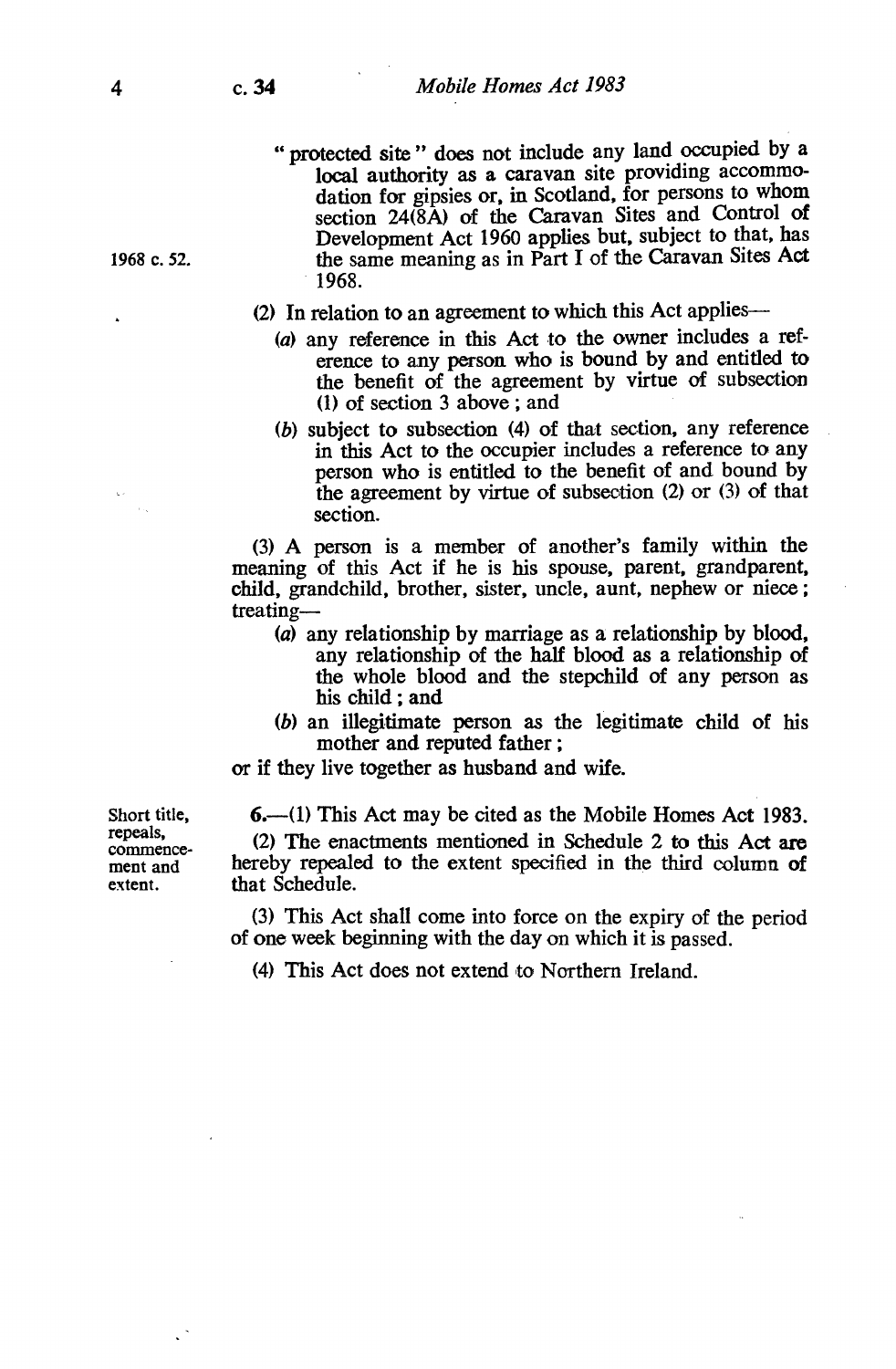# SCHEDULES

# SCHEDULE I

## AGREEMENTS UNDER Acr

### PART I

#### TERMS IMPLIED BY ACT

#### Duration of agreement

1. Subject to paragraph 2 below, the right to station the mobile home on land forming part of the protected site shall subsist until the agreement is determined under paragraph 3, 4, 5 or 6 below.

 $2.$ —(1) If the owner's estate or interest is insufficient to enable him to grant the right for an indefinite period, the period for which the right subsists shall not extend beyond the date when the owner's estate or interest determines.

(2) If planning permission for the use of the protected site as <sup>a</sup> site for mobile homes has been granted in terms such that it will expire at the end of a specified period, the period for which the right subsists shall not extend beyond the date when the planning permission expires.

(3) If before the end of a period determined by this paragraph there is a change in circumstances which allows a longer period, account shall be taken of that change.

#### Termination by occupier

3. The occupier shall be entitled to terminate the agreement by notice in writing given to the owner not less than four weeks before the date on which it is to take effect.

#### Termination by owner

4. The owner shall be entitled to terminate the agreement forthwith if, on the application of the owner, the court

- (a) is satisfied that the occupier has breached a term of the agreement and, after service of a notice to remedy the breach, has not complied with the notice within a reasonable time ; and
- (b) considers it reasonable for the agreement to be terminated.

5. The owner shall be entitled to terminate the agreement forthwith if, on the application of the owner, the court is satisfied that the occupier is not occupying the mobile home as his only or main residence.

6.-(1) The owner shall be entitled to terminate the agreement at the end of a relevant period if, on the application of the, owner, the court is satisfied that, having regard to its age and condition, the mobile home-

Section 2.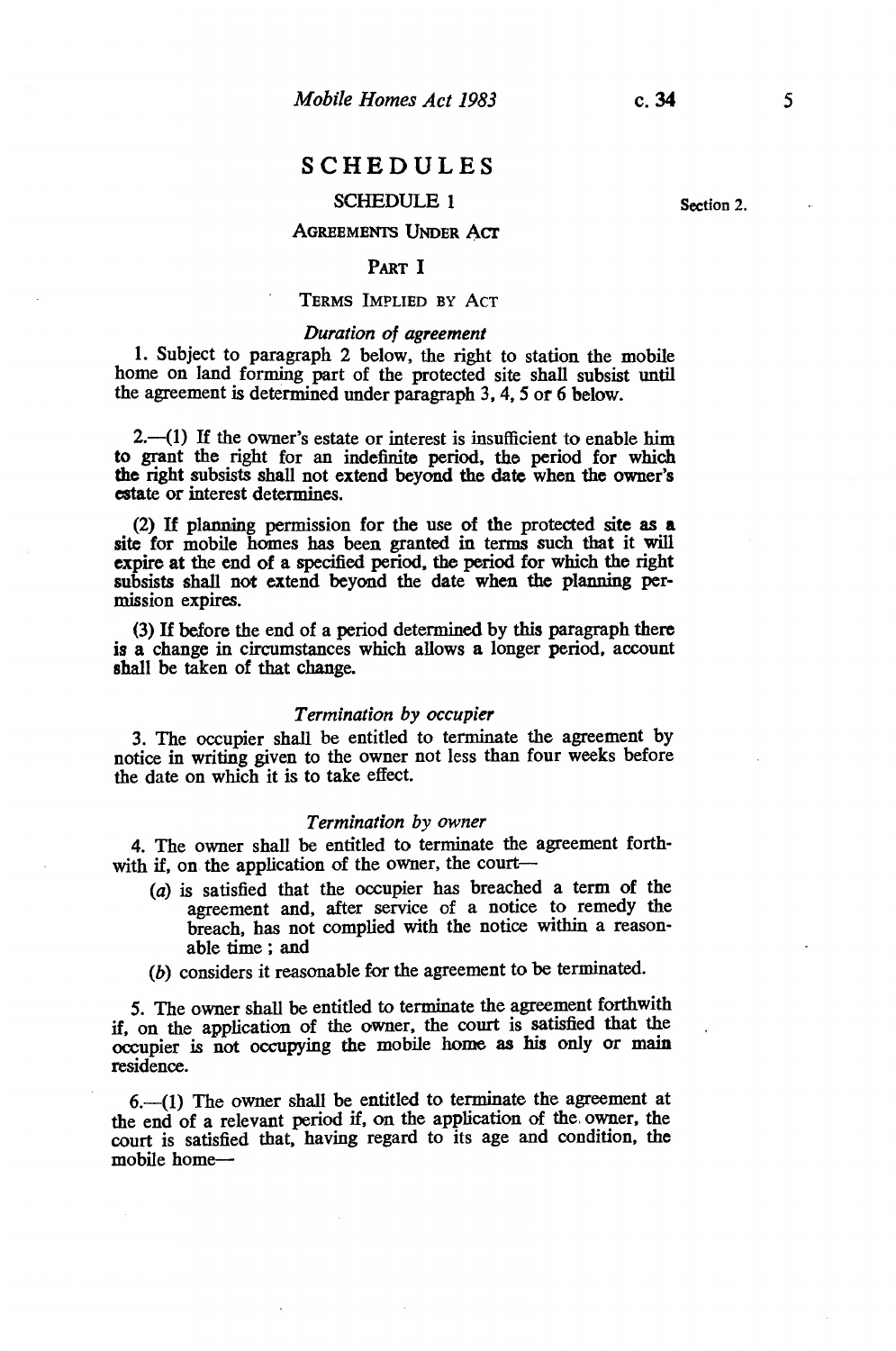6 c. 34

SCH<sub>1</sub>

- $(a)$  is having a detrimental effect on the amenity of the site; or
- (b) is likely to have such an effect before the end of the next relevant period.

(2) In sub-paragraph (1) above " relevant period " means the period of five years beginning with the commencement of the agreement and each succeeding period of five years.

#### Recovery of overpayments by occupier

7. Where the agreement is terminated as mentioned in paragraph 3, 4, 5 or 6 above, the occupier shall be entitled to recover from the owner so much of any payment made by him in pursuance of the agreement as is attributable to a period beginning after the termination.

#### Sale of mobile home

8.-(1) The occupier shall be entitled to sell the mobile home, and to assign the agreement, to a person approved of by the owner, whose approval shall not be unreasonably withheld.

(2) Where the occupier sells the mobile home, and assigns the agreement, as mentioned in sub-paragraph (1) above, the owner shall be entitled to receive a commission on the sale at a rate not exceeding such rate as may be specified by an order made by the Secretary of State.

- (3) An order under this paragraph-
	- (a) shall be made by statutory instrument which shall be subject to annulment in pursuance of a resolution of either House of Parliament ; and
	- (b) may make different provision for different areas or for sales at different prices.

#### Gift of mobile home

9. The occupier shall be entitled to give the mobile home, and to assign the agreement, to a member of his family approved by the owner, whose approval shall not be unreasonably withheld.

#### Re-siting of mobile home

10. If the owner is entitled to require that the occupier's right to station the mobile home shall be exercisable for any period in relation to other land forming part of the protected site-

- (a) that other land shall be broadly comparable to the land on which the occupier was originally entitled to station the mobile home ; and
- (b) all costs and expenses incurred in consequence of the requirement shall be paid by the owner.

#### PART II

#### MATTERS CONCERNING WHICH TERMS MAY BE IMPLIED BY COURT

1. The right of the occupier to quiet enjoyment or, in Scotland, undisturbed possession of the mobile home.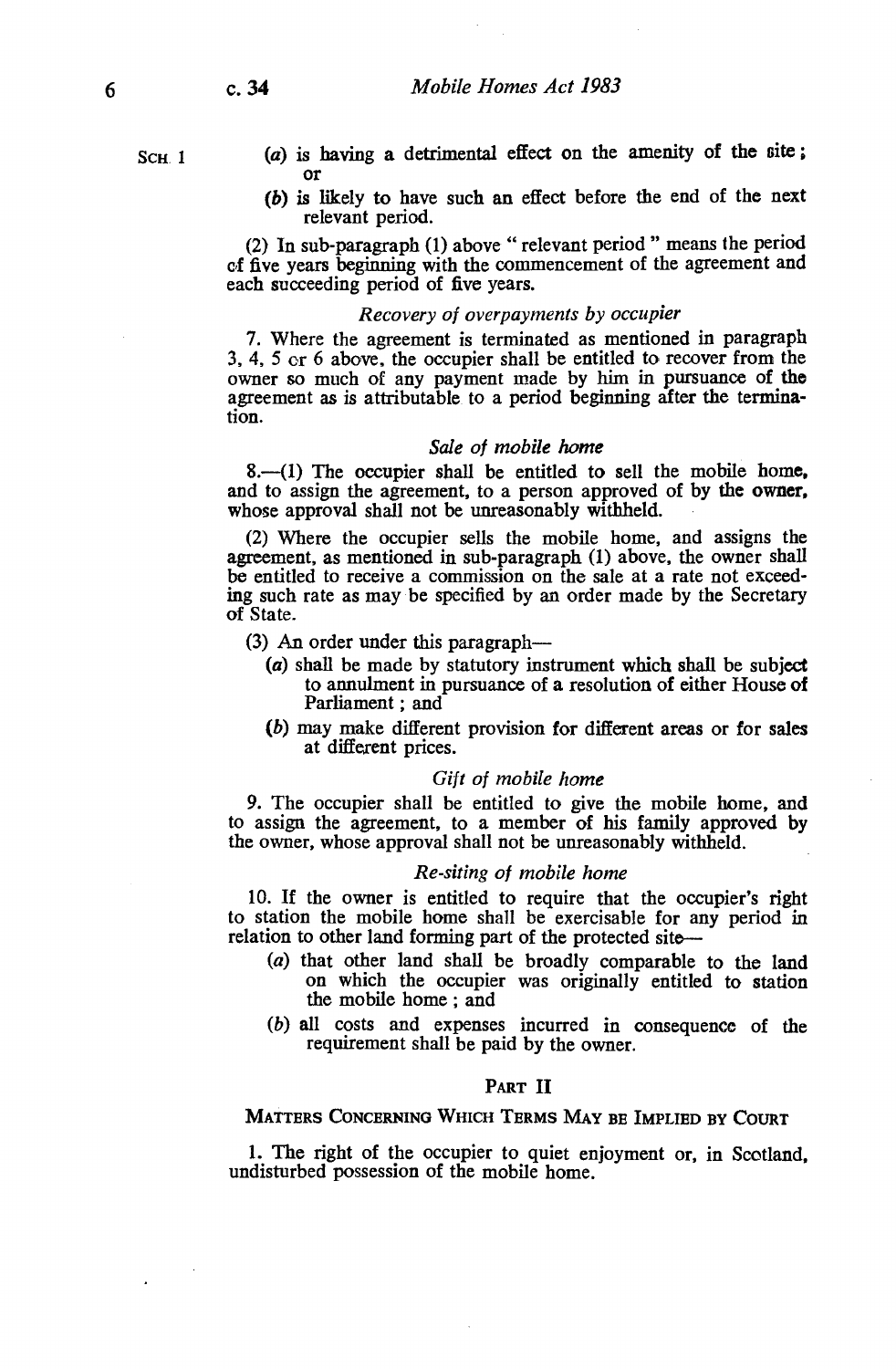2. The sums payable by the occupier in pursuance of the agree- ScH. 1 ment and the times at which they are to be paid.

3. The review at yearly intervals of the sums so payable.

4. The provision or improvement of services available on the protected site, and the use by the occupier of such services.

5. The preservation of the amenity of the protected site.

6. The maintenance and repair of the protected site by the owner, and the maintenance and repair of the mobile home by the occupier.

7. Access by the owner to the land on which the occupier is entitled to station the mobile home.

# SCHEDULE 2 Section 6.

#### **REPEALS**

| Chapter     | Short title                                      | Extent of repeal                                                                                                                                             |
|-------------|--------------------------------------------------|--------------------------------------------------------------------------------------------------------------------------------------------------------------|
| 1975 c. 49. | The Mobile Homes Act   Sections 1 to 6.<br>1975. | In section 9, in subsection $(1)$ ,<br>all definitions except those<br>of "the Act of 1960", "the<br>Act of 1968 " and "mobile<br>home", and subsection (2). |

© Crown copyright <sup>1983</sup>

Printed in the UK by The Stationery Office Limited under the authority and superintendence of Carol Tullo, Controller of Her Majesty's Stationery Office and Queen's Printer of Acts of Parliament

Dd 758485 7/2000 533182

1st Impression May 1983 5th Impression July 2000